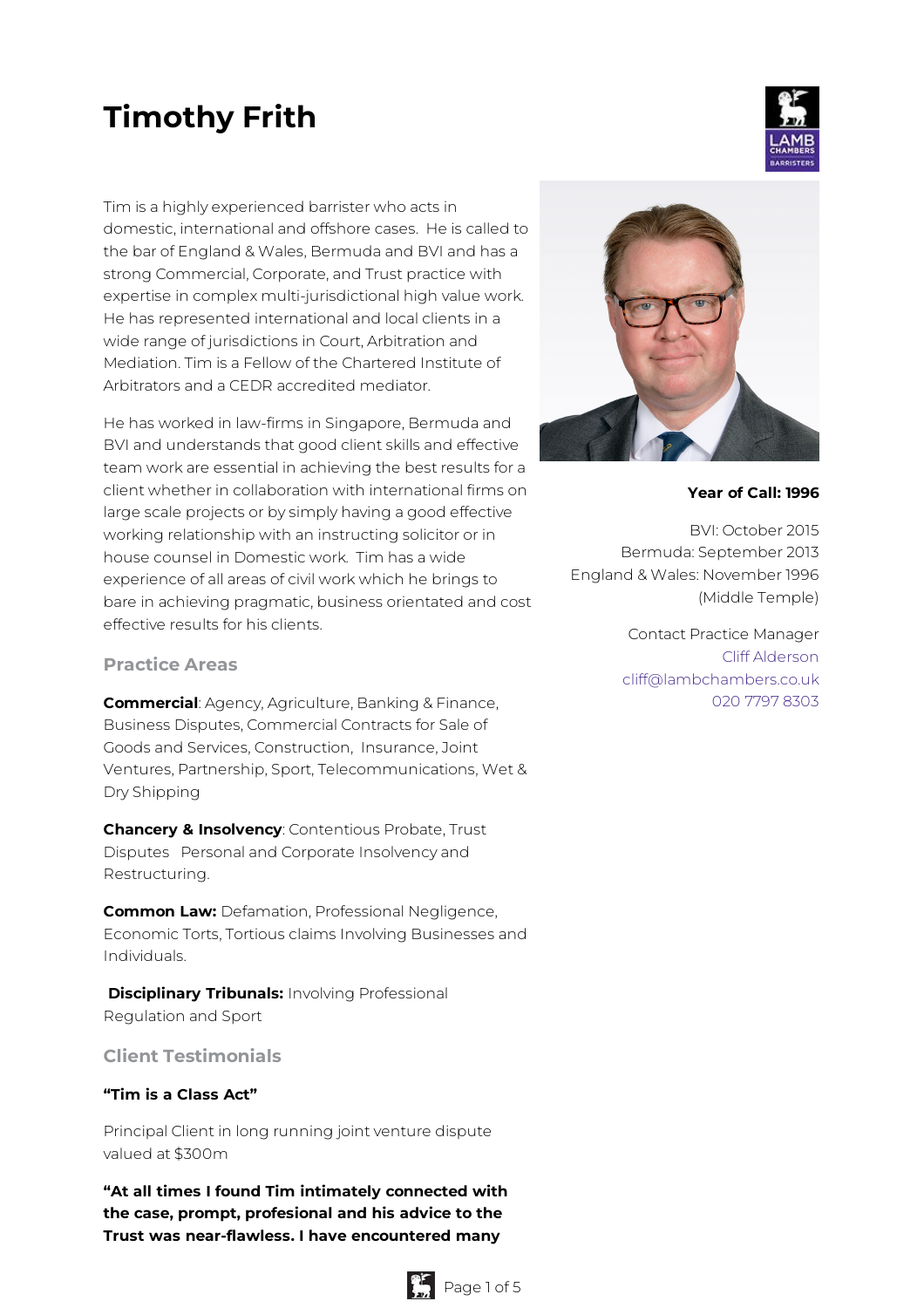**dozens of lawyers in a long law enforcement career and now private sector career and it was refreshing to experience Tim who at all times exuded confidence, care, diligence and professionalismsomething I have rarely seen."**

Former Commissioner of Police in Bermuda regarding High Value Bermuda Trust Case

**"My Canadian Counsel has had reason to be in regular contact with Tim. In all of his and my dealings with Timothy Frith we have found him to be very profesional and are particularly impressed with his ability to collaborate with other co-defendants."**

Global Chairman of Asset Manager in dispute linked to control of a corporation with \$200 billion under management.

**"At all times I consider that Tim acted very effectively and in our best interest and it was clear to us both that he was an accomplished barrister and lawyer."**

Client in dispute concerning sale of Hedge Fund to US investors.

# **Further information**

### **Publications**

- The International Comparative Guide to Insurance and Reinsurance (2015)
- The International Lending and Secured Finance Review (2013-2015)
- Telecommunications and Media (2013-15) (GTDT) (edited by Freshfields)
- "The Measure of Charity": Bermuda and the Parametric Reinsurance of African Drought Relief (2013) (ICG I&R)
- Asset Finance & Secured Lending (2013-14) (PLC)
- Dispute Resolution Multijurisdictional Guide (2013) (PLC) edited by Lord Philips
- Investment Opportunity & Telecommunication Reform (Law Society Gazette) (2012)
- Insuralex Review (2014)
- Contributing Editor to Butterworth's Law of Limitation
- Regular contributor to MJM law blog, circulars and reviews

# **Qualifications**

# **Licensed by BSB to Provide Direct Access and Litigation Services (2021)**

Senior Lecturer the University of Law (2018-2019)

#### **Called to the BVI Bar (October 2015)**

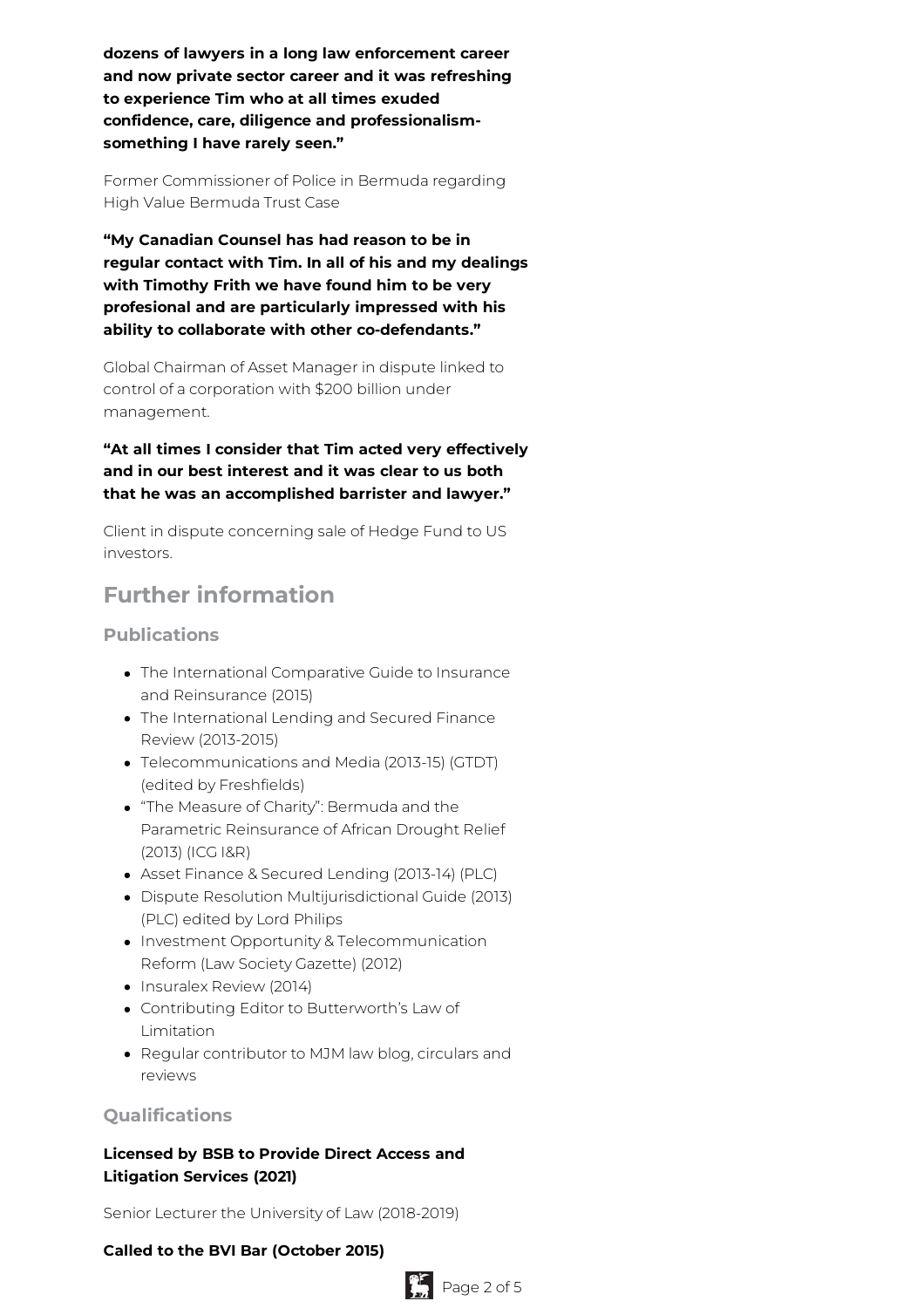# **Called to the Bar of Bermuda (September 2013)**

Registered Associate Bermuda Bar (September 2012)

#### **Fellow of the Chartered Institute of Arbitrators (2008)**

Lecturer (Part-Time) (BPP Law School) (2004-5) Direct Public Access Certification (College of Law) (2004) CEDR Accredited Mediator

(Centre for Effective Dispute Resolution) (2004)

Member of the Chartered Institute of Arbitrators (2004) Diploma in International Arbitration (2003)

Chartered Institute of Arbitrators [Malaysia]

#### **Bristol University (2000-2003)**

#### **LLM (Commercial Law)**

Subjects Taken:

Commercial Law, Company Law, Employment Law, Credit Security and Insolvency

Dissertation on Insurance law:

"Subrogation: The Development of Conceptual Unity"

# **Pegasus Scholarship (Singapore) 1999 Called to the Bar of England & Wales: November 1996 (Middle Temple)**

The Bar Vocational Course (1995-6)

The Inns of Court School of Law

The Common Professional Examination (1994-5)

The College of Law (Guildford)

#### **St Andrews University**

MA (Hons) IIi History (1987-1991)

**Memberships**

- Bermuda Bar Association
- ComBar
- IBA (International Bar Association)
- Middle Temple
- Chartered Institute of Arbitrators
- CLA (Country Land & Business Association)
	- Legal and Parliamentary Committee (2009- 2012)
	- Chairman, Surrey Branch (2010-2012)
	- Vice Chairman, Surrey Branch (2007-2010)
- Examples of Marketing Activities
- Client visits and attendance at firms in Canada, Bermuda, London and BVI (2015-2016). Planned and

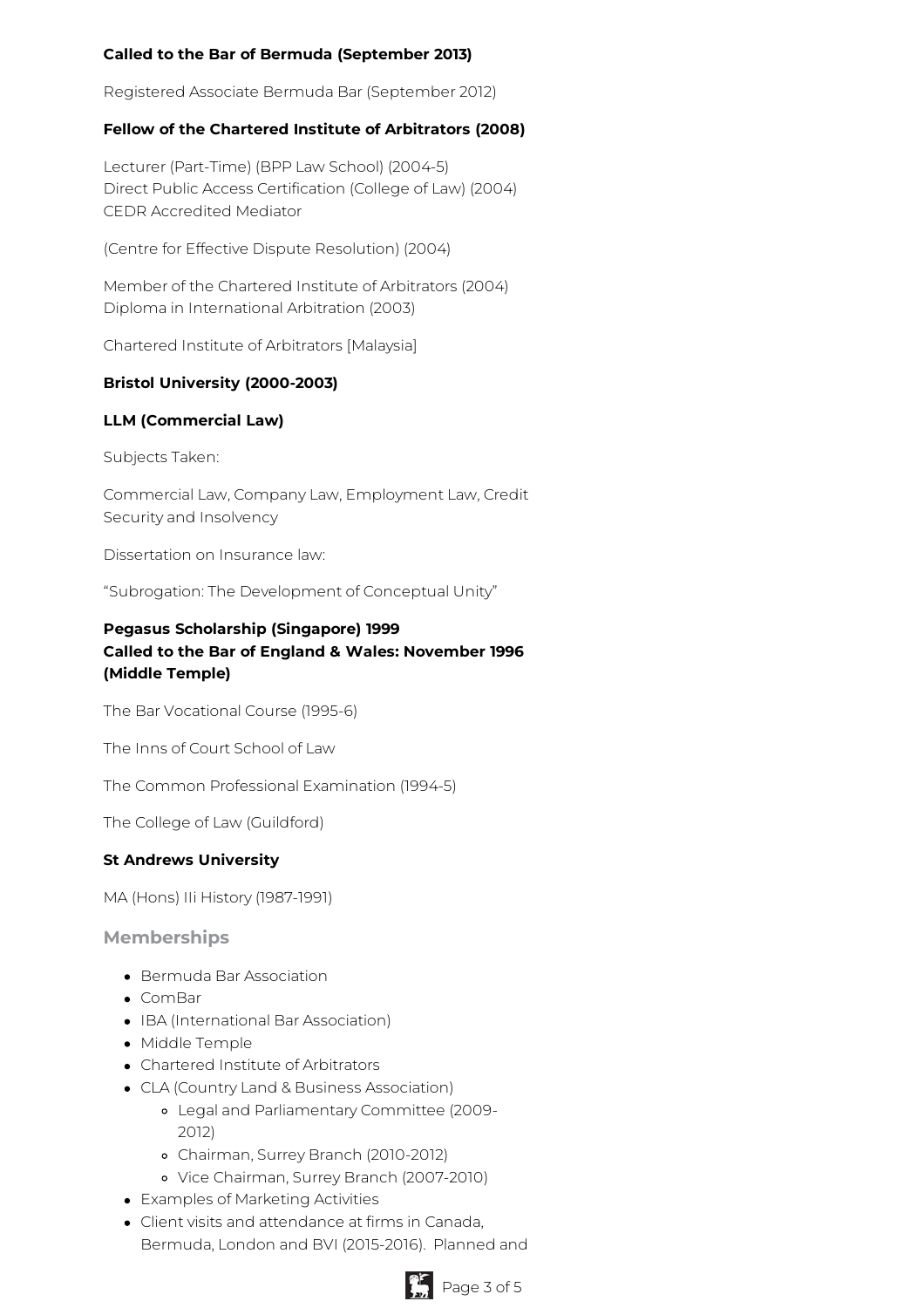organised Insuralex Convention in Bermuda (2013). Organised and attended marketing events and client visits for MJM in London (2012) and New York (2012).IBA Conferences in Boston (2013), Madrid (2010) and Singapore (2007). Marketing activities at major Equestrian Events (2006-2008) for Casalier Chambers. International Client visits in Jordan and Dubai (2008-2010). Organised and lectured in a three day Advocacy Workshop to the Kuala Lumpur Bar Council in Malaysia 2005 & 2007. Organised and attended one week Marketing initiative in Singapore 1999. Organised and participated in a wide range of seminars and marketing activities for the commercial groups of Devereux and Lamb Chambers in the UK.

- Languages
- Spanish
- Interests
- Travel: Travelled extensively in Europe, Middle and Far East, Asia, North & South America and Australia. Worked in Bermuda (4yrs) Chile (3 years), Singapore (5 months), BVI (4 months) USA (4 months).
- American and European Literature and History, Cinema, Theatre, Music, Sailing, Fencing, Carriage Driving and Rural Life
- Clubs
- Royal Bermuda Yacht Club, Royal Hamilton Amateur Dinghy Club, Bosham Sailing Club, Royal British Virgin Islands Yacht Club, Lansdowne Club, The Worshipful Company of Basket Makers

#### **Publications**

- The International Comparative Guide to Insurance and Reinsurance (2015)
- The International Lending and Secured Finance Review (2013-2015)
- Telecommunications and Media (2013-15) (GTDT) (edited by Freshfields)
- "The Measure of Charity": Bermuda and the Parametric Reinsurance of African Drought Relief (2013) (ICG I&R)
- Asset Finance & Secured Lending (2013-14) (PLC)
- Dispute Resolution Multijurisdictional Guide (2013) (PLC) edited by Lord Philips
- Investment Opportunity & Telecommunication Reform (Law Society Gazette) (2012)
- Insuralex Review (2014)
- Contributing Editor to Butterworth's Law of Limitation
- Regular contributor to MJM law blog, circulars and reviews

**Direct Access**